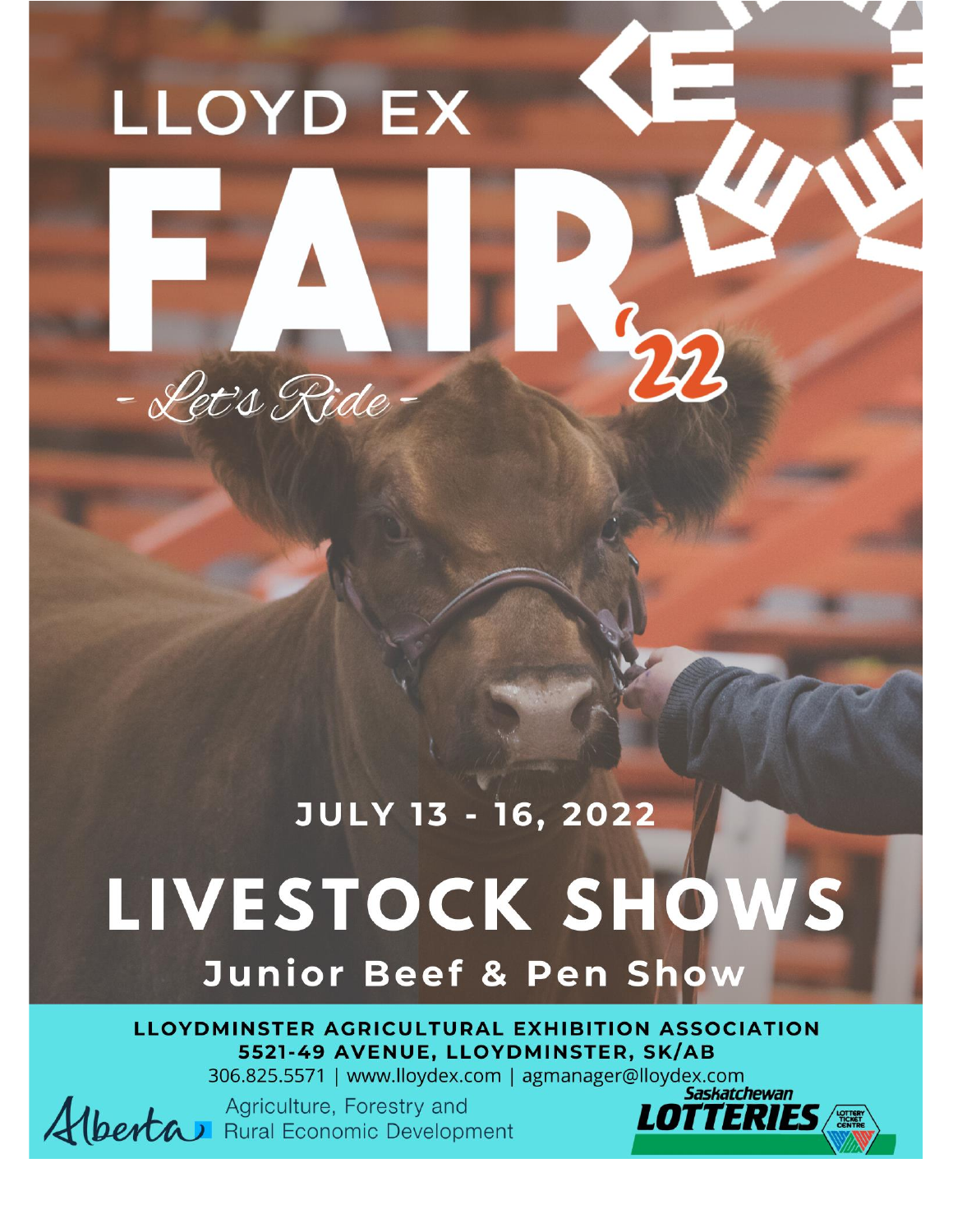## **ADMISSION**

The Lloydminster Agricultural Exhibition is pleased to offer a special rate to our exhibitors: **Single day exhibitor passes @ \$15.00/person (includes \$0.71 GST) Four-day exhibitor passes @ \$60.00/person (includes \$2.86 GST)**

### **PEN SHOW**

Thursday, July 14<sup>th</sup>, 2022  $@$  11:30 am in the South Outdoor Ring

#### **CLASSES**

Class 1: Purebred Cow/Calf Pair

Class 2: Commercial Cow/Calf Pair

Class 3: Purebred Pen of Three Bred Heifers

Class 4: Commercial Pen of Three Bred Heifers

#### **RULES & REGULATIONS**

- 1. Animals must arrive on Thursday, July 14<sup>th</sup>, 2022 by 9:00 am and will be released after the completion of the show. All animals must be out of the pens by 7:00 pm on Thursday, July 14 th, 2022.
- 2. **Entry Fee** is \$40.00 per entry and must accompany the entry form.
- 3. Entries must be received at the Exhibition Office by Friday, July 8, 2022 at 4 pm
- 4. **Environment Fee** \$10.00 + \$0.50 GST per pair and per pen
- 5. Cross entry between PEN SHOW and JUNIOR HEIFER SHOW is permitted, but the animal must remain unclipped until time of judging for Pen Show. After the conclusion of the Pen Show, the animals may be clipped.
- 6. Exhibitors MUST have water in pens and MUST remove all feed and water tubs at the conclusion of the show.
- 7. Committee reserves the right to combine classes as deemed necessary.
- 8. **Prize Money:** 85% of entry fees in each class will be jackpotted and a portion of the sponsor money will be added to the jackpot. Pay-out from the jackpot is as follows:
	- **1 st Place – 60%**
	- **2 nd Place – 40%**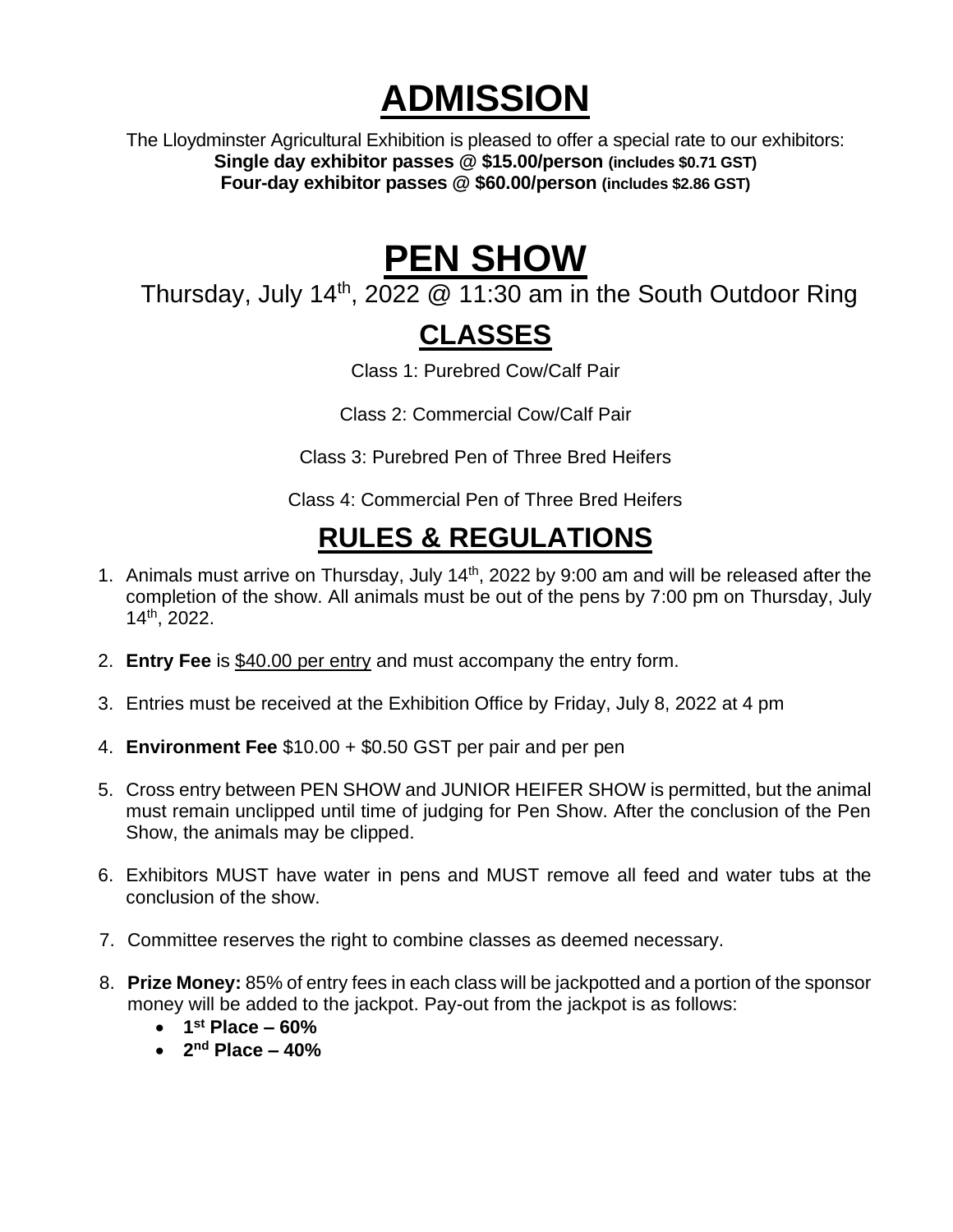## **ARBY'S JUNIOR BEEF SHOW**

Thursday, July 14<sup>th</sup>, 2022 in the Saskatchewan Building

- All animals must by in the barn by **9:00 am THURSDAY, JULY 14, 2022**
- Stalls will be available Wednesday for move in **AFTER** 4:00 pm only
- **Release time is Thursday AFTER 7:00 PM**

#### **Junior All Breed Beef Show - 1:00 pm**

- Competition is open to any person 21 years of age and under as of show date
- Class prize money:  $1^{st}$  \$25.00;  $2^{nd}$  \$15.00
- At the committee's discretion, classes will be split if numbers warrant
- Overall Grand Champion Female receives a minimum of **\$125.00**
- Overall Reserve Champion Female receives a minimum of **\$75.00**
- All junior exhibitors will receive a prize
- Current year calves shown with their dam are eligible to show in individual calf classes

### **Entry Closing & Other Rules**

- All entries close Friday, July 8, 2022 at 4:00 pm
- Smoking is not allowed in the barns, only in designated areas
- Alcohol is not allowed in the barns. Alcohol can only be consumed in designated areas
- All stock fans must be out of normal reach of people. There will be no stock fans allowed behind animals in the alleys
- All manure must be in disposal containers provided, no garbage in manure bins, please.
- **Environment Fee** \$10.00 + \$0.50 G.S.T. per animal, total \$10.50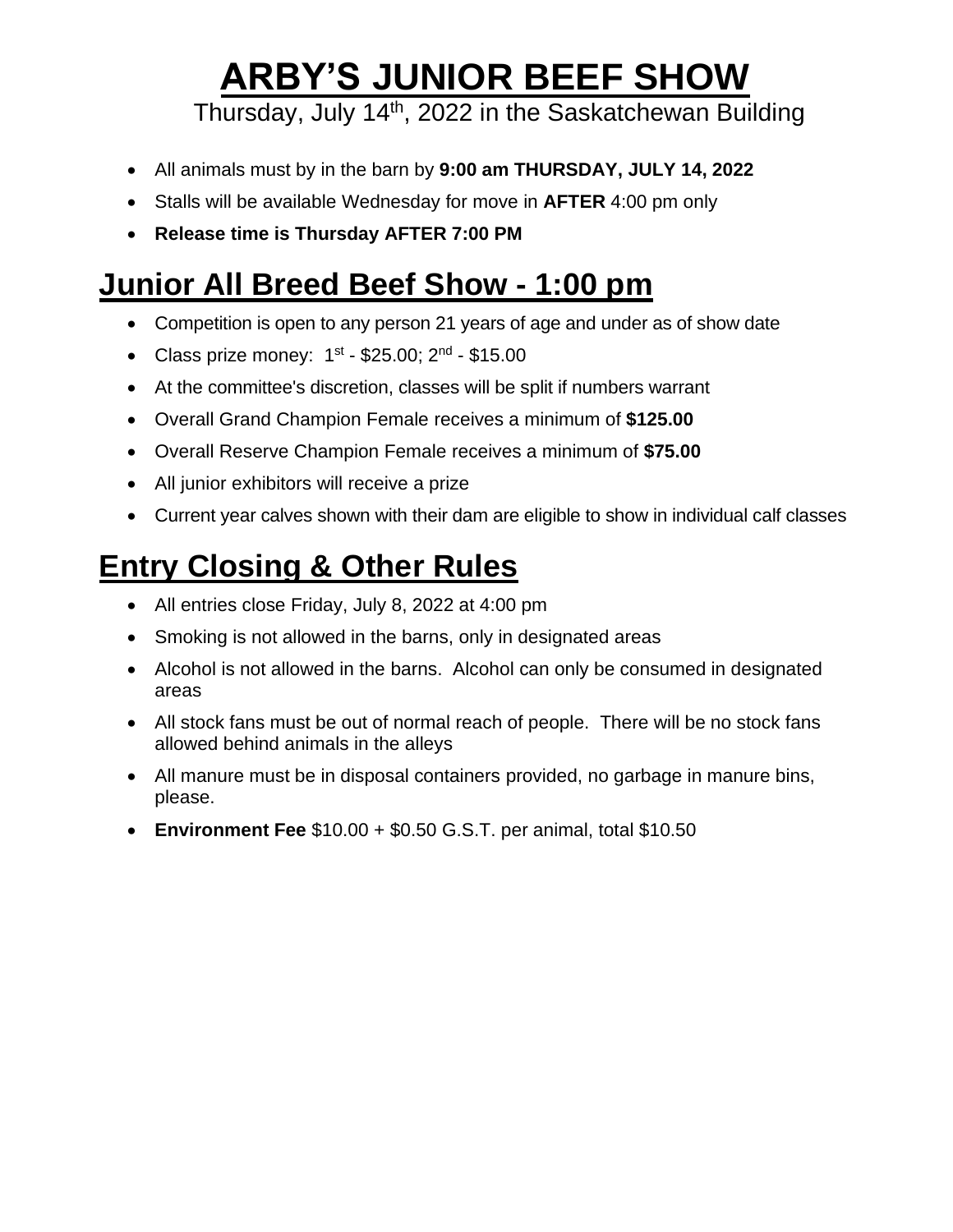## Junior All Breed Beef Show

Entry Fee: **\$20.00** per exhibitor showing in the junior show

#### **CLASSES**

1. BULL CALF born in 2022 – British & European Breeds

**GRAND CHAMPION BULL –** Prize awarded to winner **RESERVE GRAND CHAMPION BULL** – Prize awarded to winner

- 2. FEMALE born in 2022 All Breeds
- 3. FEMALE born in 2021 All Breeds
- 4. FEMALE born in 2020 with 2022 calf at foot All Breeds
- 5. FEMALE born in 2019 or before with 2022 calf at foot All Breeds

**GRAND CHAMPION FEMALE -** Prize awarded to winner **RESERVE GRAND CHAMPION FEMALE -** Prize awarded to winner

6. GROUP OF THREE ANIMALS, exhibited by one family

#### **SHOWMANSHIP**

Showmanship participants must be entered in at least one of Class  $\#s$  1 – 5

- 7. SHOWMANSHIP age 10 years and under (age is as of show day)
- 8. SHOWMANSHIP age 11 years to 14 years (age is as of show day)
- 9. SHOWMANSHIP age 15 years to 21 years (age is as of show day)

**Grand and Reserve Grand Champions will be awarded prizes**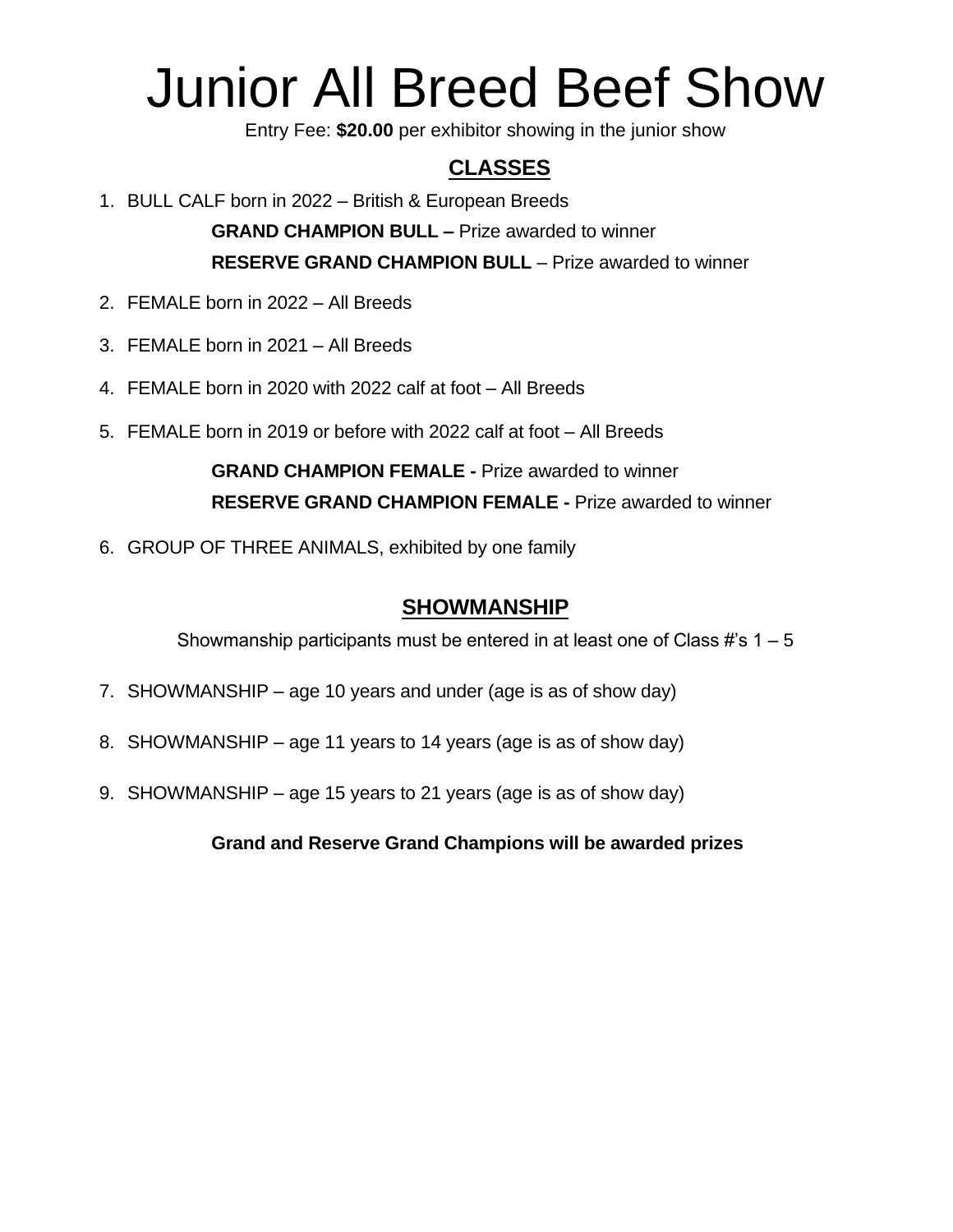#### **GENERAL RULES & INFORMATION**

- 1. The show will be held under the management of the Lloydminster Agricultural Exhibition Association Ltd.
- 2. The show is open to all, but the Committee in charge reserves the right to refuse any entry.
- 3. The Committee in Charge reserve the right to decide any point not covered by the rules and to correct any error or make any necessary alterations in the Rules and Prize List.
- 4. **Unethical fitting of cattle entered for competition is prohibited.**

For this show, any treatment or operation materially altering the structure or the natural conformation of any part of the animal's body such as the introduction of air, liquids or other substances subcutaneously in any part of the body, surgical operation to exaggerate the natural conformation of the animal. Any products/solutions/liquid administered internally to alter the conformation or weight of the animal is prohibited. Balancing the udder by artificial means is prohibited.

- 5. Order of events subject to change by the Committee in Charge. Exhibitors are requested to watch progress of the judging called into the ring. Animals must be in the show ring promptly after being called. Exhibitors failing to comply with this rule will have their animals excluded.
- 6. All animals on the grounds will be subject to veterinary inspection if necessary. No animal having a contagious disease shall be allowed to occupy any stall or building on, or be admitted to, the Exhibition grounds, and if any animal has been admitted through an oversight, suffering from any such disease, the Manager shall immediately order its removal from the grounds.
- 7. No person will be allowed to act as Judge who is in any way interested in the exhibits that person is to judge. No person other than officials, stewards and attendants on duty, and the judge of the class may enter the show ring without the permission of the management.
- 8. The Exhibitors and grooms are to appear in the ring, neat, clean, and suitably attired.
- 9. No animal shall have on or about it any prize colours or cards until the awards have been made in their respective classes.
- 10. No animal shall be considered by the Judges in awarding prizes unless the Exhibitor's number is conspicuously displayed.
- 11. Animals winning prizes must not leave the ring until the prize has been awarded to them.
- 12. In the absence of competition in any section, or if the livestock exhibited are of inferior quality, the Judges will award only such premiums as they think the animals deserve. They will use their own discretion as to whether they will award first, second or any prize.
- 13. No substitutions or refund of entry fee will be permitted, unless the animal has become sick, injured or deceased a certificate from a veterinarian must verify this.
- 14. **LIABILITY:** Notwithstanding anything to the contrary herein contained, it is understood that each entrant by the act of entry or exhibiting or consigning waives all claims against the Lloydminster Agricultural Exhibition Association Ltd., and/or any of the members, officers or agents thereof for any personal injury, animal injury or death, loss or damage which he, his employees, helpers and/or property may sustain in any way arising out of the operations or activities of the said Company, by any of his helpers or employees or their executors, administrators or assigns, and that any helpers or assistant introduced to or engaged by the entrant through the said Company or through its members, officers or agent shall be at the sole risk and responsibility of such entrant.
- 15. Exhibitors or consignors of animals are liable to occasional accidents, injury or damage to persons coming into contact with them, and therefore shall guard their exhibits and protect the public from coming in contact herewith, and every such exhibitor shall indemnify the Lloydminster Agricultural Exhibition Association Ltd. from and against all claims and demands, costs, charges and expenses which it may incur, suffer or be put to, by reason of an accident or of any such exhibit not being properly guarded or the public not being protected therefrom. The Directors and Committee Members, who will be taking every precaution, cannot hold themselves responsible for any damage to or loss of exhibits.
- 16. All protests shall be made in writing and accompanied by a deposit of \$100.00, which deposit shall be forfeited if protest is not sustained. Said protest shall state plainly, the cause of the complaint or appeal and shall be filed with the Secretary the same day as the decision complained of is made and not later than 7:00 p.m. if made on the last day. Such protests shall be dealt with by the Committee in Charge of the department in which the protest is made as soon as they may deem best; and the decision shall be final. In event of the Committee being unable to come to a decision, the Board of Directors shall deal with the protest.
- 17. Upon any act of discourtesy or disobedience to the Show Secretary, Show Committee members, office staff, grounds staff, stabling superintendent, judges, steward, or any other show official on the part of owner, groom, driver or rider, the entry may be disqualified, and the owner shall forfeit his entry fees and any prize money that he may be otherwise due. The management reserves to itself the power to remove any exhibitor, groom, or animal from the show without being liable for compensation.
- 18. All exhibitors are responsible for their own liability insurance; a copy must be available upon request.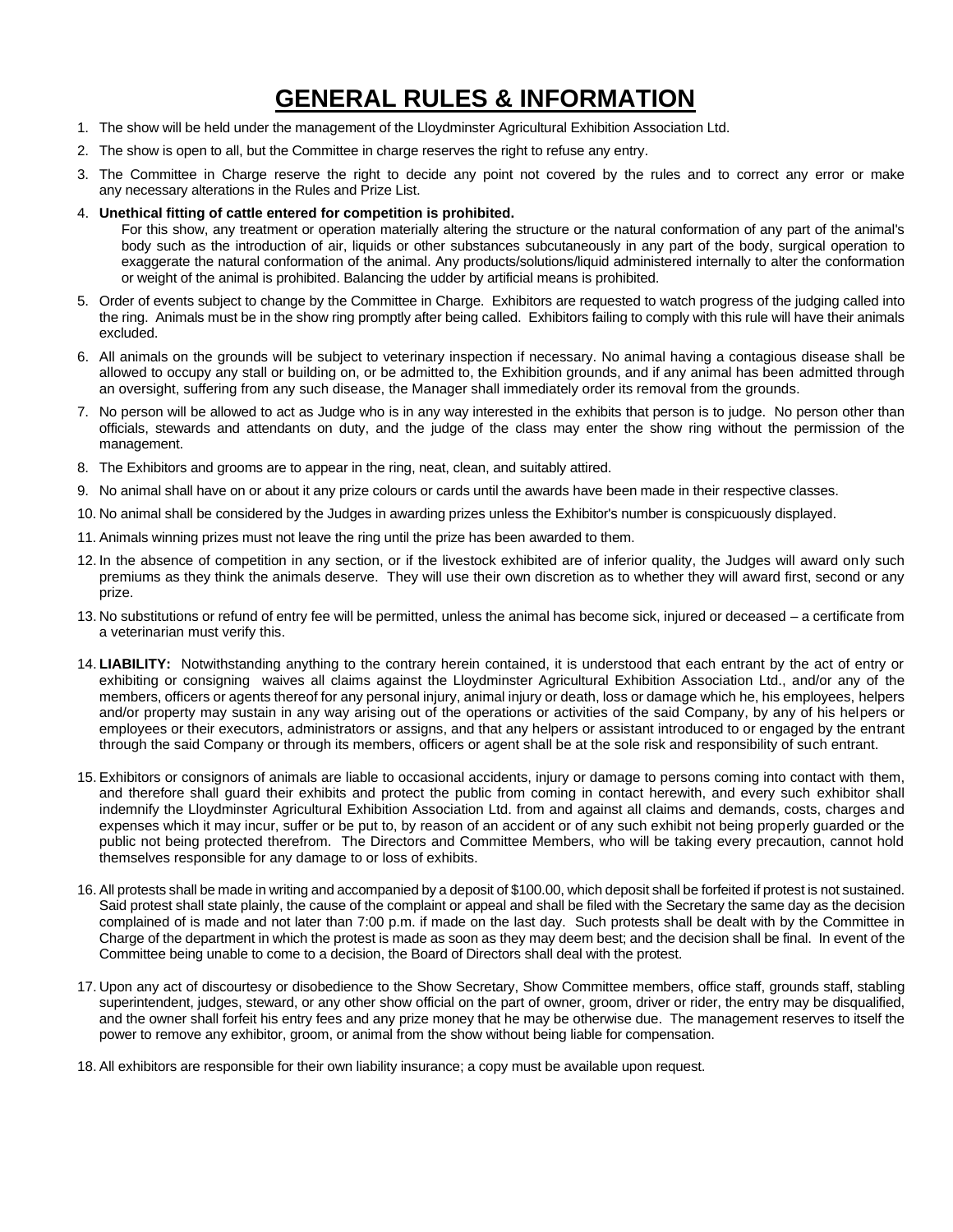#### **LLOYD EX FAIR** Pen Show **ENTRY CLOSING DATE: Friday, July 8, 2022**

**ENTRY FEE** per **PEN** (prior to July 8 @ 4:00pm): **\$40.00**

Environment Fee: \$10.00 + .50 G.S.T. per animal or pen of three, total \$10.50 \*Pens will be available on Thursday at 7:00 am. All cattle must be in the ring by 9:00 am on Thursday.

| TOWN/CITY: __________________________                                                                                                                                                       |                    |                                                                                                        |              |                |               |  |  |  |  |  |
|---------------------------------------------------------------------------------------------------------------------------------------------------------------------------------------------|--------------------|--------------------------------------------------------------------------------------------------------|--------------|----------------|---------------|--|--|--|--|--|
|                                                                                                                                                                                             |                    |                                                                                                        |              |                |               |  |  |  |  |  |
| SIGNATURE OF OWNER OR AGENT                                                                                                                                                                 |                    |                                                                                                        |              |                |               |  |  |  |  |  |
| <b>ENTRY FEES (Environment Fee is included)</b><br># of Purebred Cow/Calf Pair entries                                                                                                      |                    | X                                                                                                      | \$50.50      | $\mathbb{S}$ . |               |  |  |  |  |  |
| # of Commercial Cow/Calf Pair entries                                                                                                                                                       |                    |                                                                                                        |              | \$50.50        | $\frac{1}{2}$ |  |  |  |  |  |
| # of Pens of 3 Purebred Bred Heifers                                                                                                                                                        |                    |                                                                                                        |              | \$50.50        | \$            |  |  |  |  |  |
| # of Pens of 3 Commercial Bred Heifers                                                                                                                                                      |                    |                                                                                                        | $\mathsf{x}$ | \$52.50        | \$            |  |  |  |  |  |
| *Service handling fee for credit cards: \$5.25<br>\$<br><b>Total</b><br>$\mathbb{S}$<br><b>NO REFUNDS</b>                                                                                   |                    |                                                                                                        |              |                |               |  |  |  |  |  |
| <b>MAIL ENTRIES WITH PAYMENT TO:</b><br>Lloydminster Agricultural Exhibition Association Ltd.<br><b>Box 690</b><br>Lloydminster, SK S9V 0Y7<br>Phone: (306) 825-5571    Fax: (306) 825-7017 |                    | FOR OFFICE USE ONLY:<br>Invoice $\#$ : $\_\_\_\_\_\_\_\_\_\_\_\_\_\_\_\_\_\_\_$<br>Amount: ___________ |              |                |               |  |  |  |  |  |
| E-Mail: agmanager@lloydex.com                                                                                                                                                               | Date:              |                                                                                                        |              |                |               |  |  |  |  |  |
| E-transfer: accounting@lloydexh.com (Put Fair Livestock Entries in memo line)<br>VISA & MASTERCARD ACCEPTED FOR PAYMENT OF ENTRIES.                                                         |                    |                                                                                                        |              |                |               |  |  |  |  |  |
| <b>Credit Card Number</b>                                                                                                                                                                   | <b>Expiry Date</b> |                                                                                                        | CVV          |                |               |  |  |  |  |  |